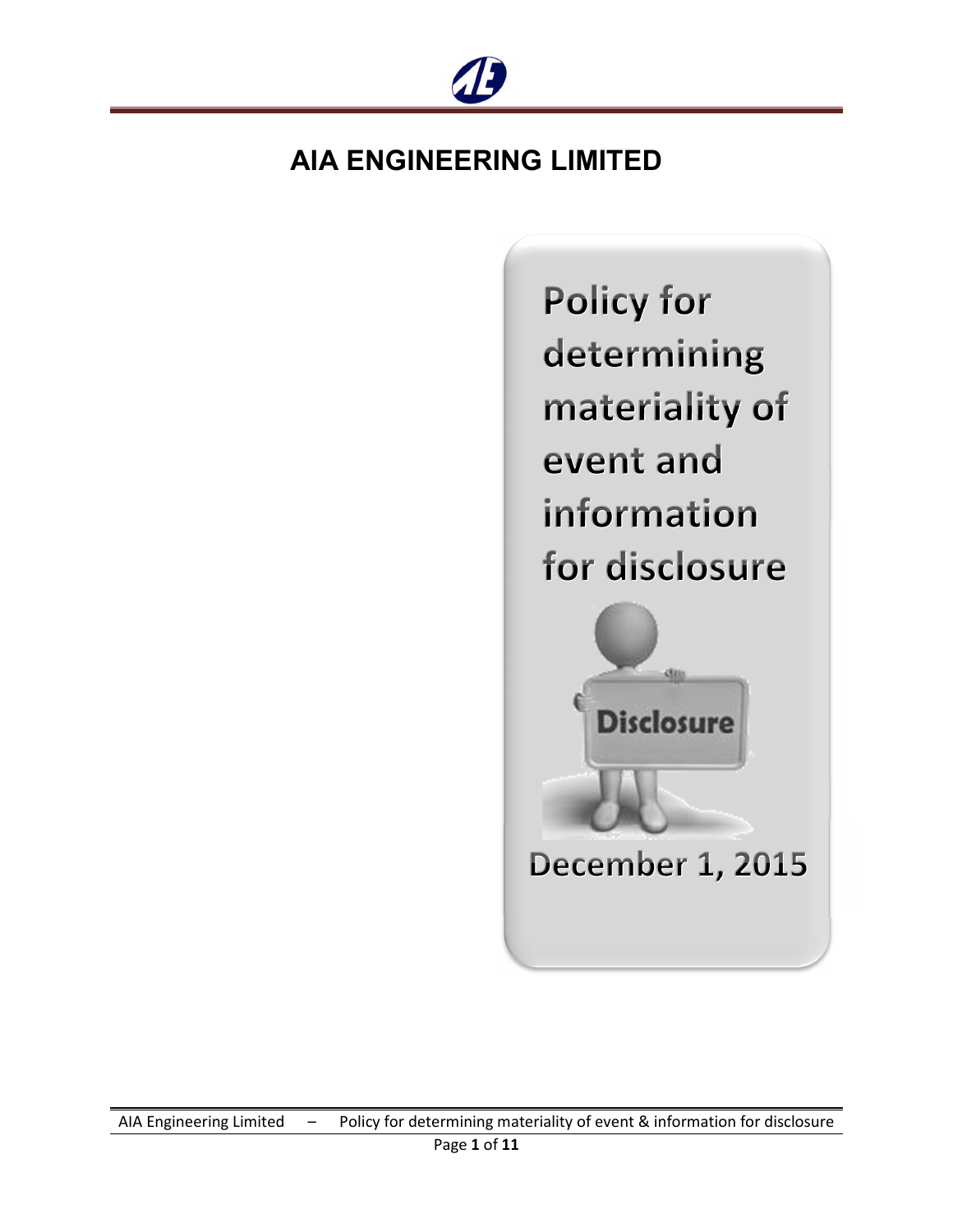

# **TABLE OF CONTENTS**

| Sr.<br>No.     | <b>Particulars</b>                                                         | Page Nos.      |
|----------------|----------------------------------------------------------------------------|----------------|
| 1 <sub>1</sub> | Background                                                                 | 3              |
| 2.             | <b>Definitions</b>                                                         | $\overline{4}$ |
| 3.             | Objectives of the Policy                                                   | 4              |
| 4.             | Type of information                                                        | 5              |
| 5.             | Guidelines for assessing Materiality                                       | 5              |
| 6.             | Guidance on timing of an event or information                              | 6              |
| 7.             | Person(s) responsible for disclosure                                       | 6              |
| 8.             | Obligations of internal stakeholders & authorized person for<br>disclosure | $\overline{7}$ |
| 9.             | <b>Policy Review</b>                                                       | $\overline{7}$ |
| 10.            | Website                                                                    | $\overline{7}$ |
| 11.            | <b>Effective Date</b>                                                      | 8              |
| 12.            | <b>Contact Details</b>                                                     | 8              |
|                | Annexures                                                                  | 9              |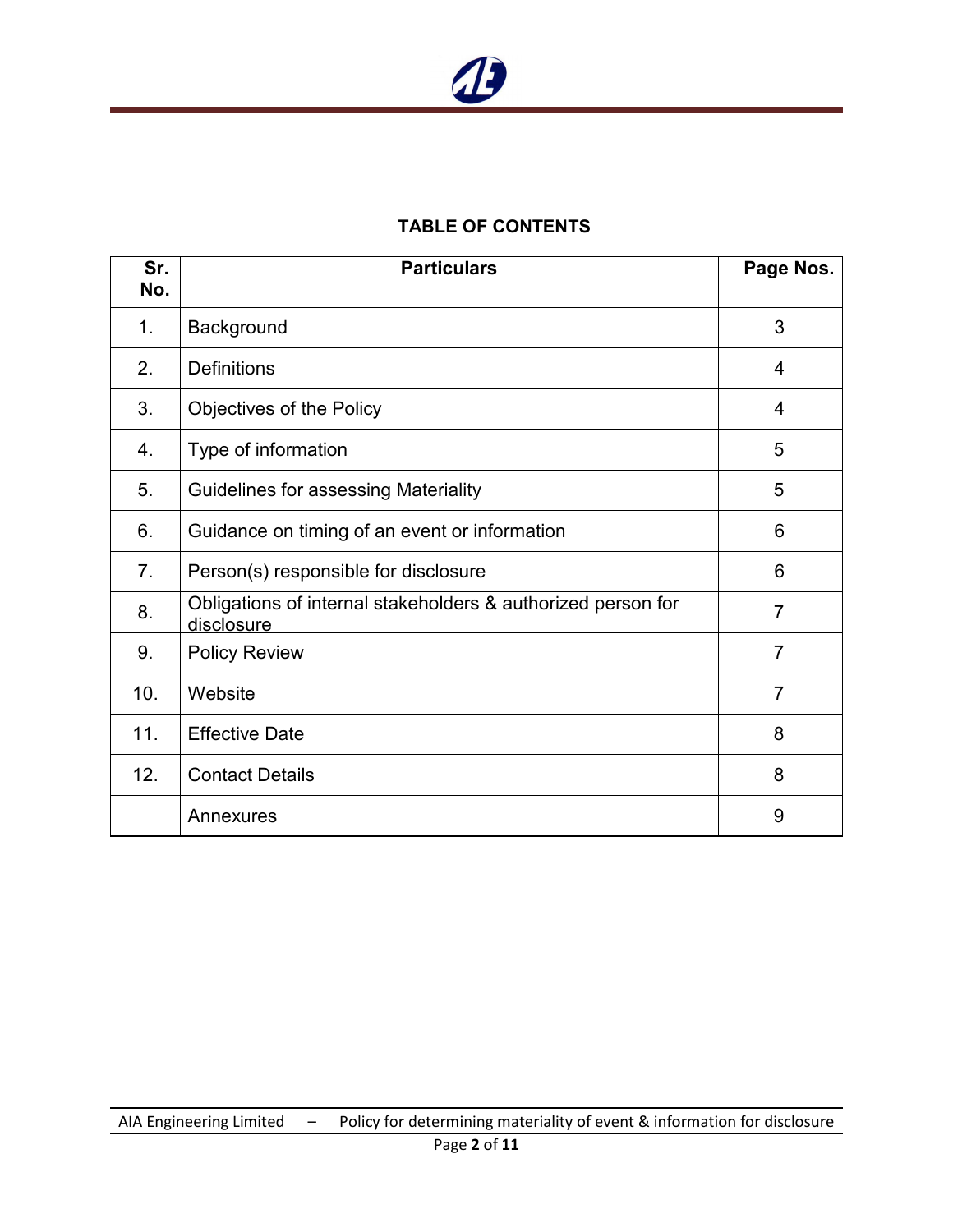

## **1. BACKGROUND**

AIA Engineering Limited ("the Company" or "AIA") is committed to being open and transparent with all stakeholders and believes in disseminating information in a fair and timely manner. The Company's securities are listed on the BSE Limited (BSE), National Stock Exchange of India Limited (NSE) and the Company is required to comply with the continuous disclosure obligations imposed by the SEBI (Listing Obligations and Disclosure Requirements), Regulations 2015 ("SEBI Listing Regulations").

The SEBI Listing Regulations are effective from December 1, 2015. Regulation 30 of SEBI Listing Regulations mandate listed entities to formulate a Policy for determining, based on the specified criteria duly approved by its board of directors, materiality of events or information that warrant disclosure to its stakeholders.

The Board of Directors of the listed entity is required to authorize one or more Key Managerial Personnel for the purpose of determining materiality of an event or information for the purpose of making disclosures.

In view of above, the Policy on Determination of Materiality for Disclosure(s) ("Policy") of AIA Engineering Limited ("the Company" or "AIA") has been framed considering that stakeholders of the Company need timely, sufficient & reliable information and communication in a coherent manner.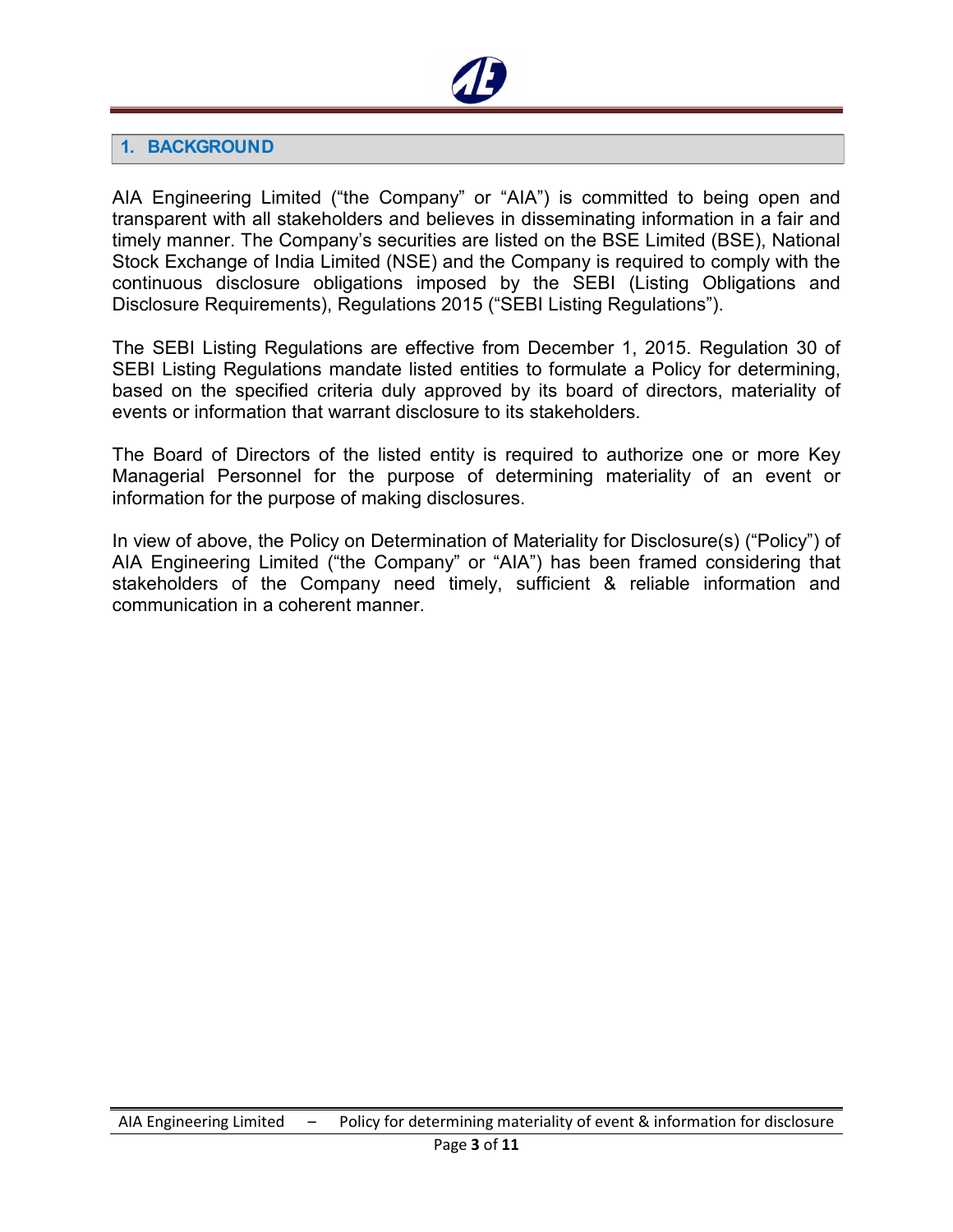

# **2. DEFINITIONS**

- **(1)** "**Board of Directors**" shall mean the Board of Directors of AIA Engineering Limited.
- **(2)** "**Chief Financial Officer**" or "Executive Director (Finance)", by whatever name called, shall mean the person heading and discharging the finance function of the Company as disclosed by it to the recognised stock exchange(s) in its filing under the Listing regulations;
- **(3)** "**Compliance Officer**" means Compliance Officer means "Company Secretary" or any other Senior Officer of the Company, who is authorised by the Board of Directors of the Company for this purpose.
- **(4)** "**Material events**" means the individual transaction or arrangement which, in the opinion of the Authorised Key Managerial Personnel, is significant to the operations or performance of the Company as well as may have significant influence on market price.
- **(5)** "**Policy or This Policy**" means "Policy for determining materiality of event & information for disclosure ".
- **(6)** "**Stock Exchanges**" means where the Equity Shares of the Company are listed.

All other words and expressions used but not defined in this Policy, but defined in the SEBI Act, 1992, Companies Act, 2013, the Securities Contracts (Regulation) Act, 1956, the Depositories Act, 1996 and/or the rules and regulations made thereunder shall have the same meaning as respectively assigned to them in such Acts or rules or regulations or any statutory modification or re-enactment thereto, as the case may be.

## **3. OBJECTIVE OF THE POLICY**

The objectives of this Policy are as follows:

- a. To ensure that the Company complies with the disclosure obligations to which it is subject as a publicly-traded Company as laid down by the SEBI Listing Regulations and various other Laws and Regulations applicable, if any.
- b. To ensure uniformity in the Company's approach to disclosures, raise awareness and reduce the risk of selective disclosures.
- c. To ensure that to the best of the knowledge of the Management, the corporate documents and public statements are accurate and do not contain any misrepresentation.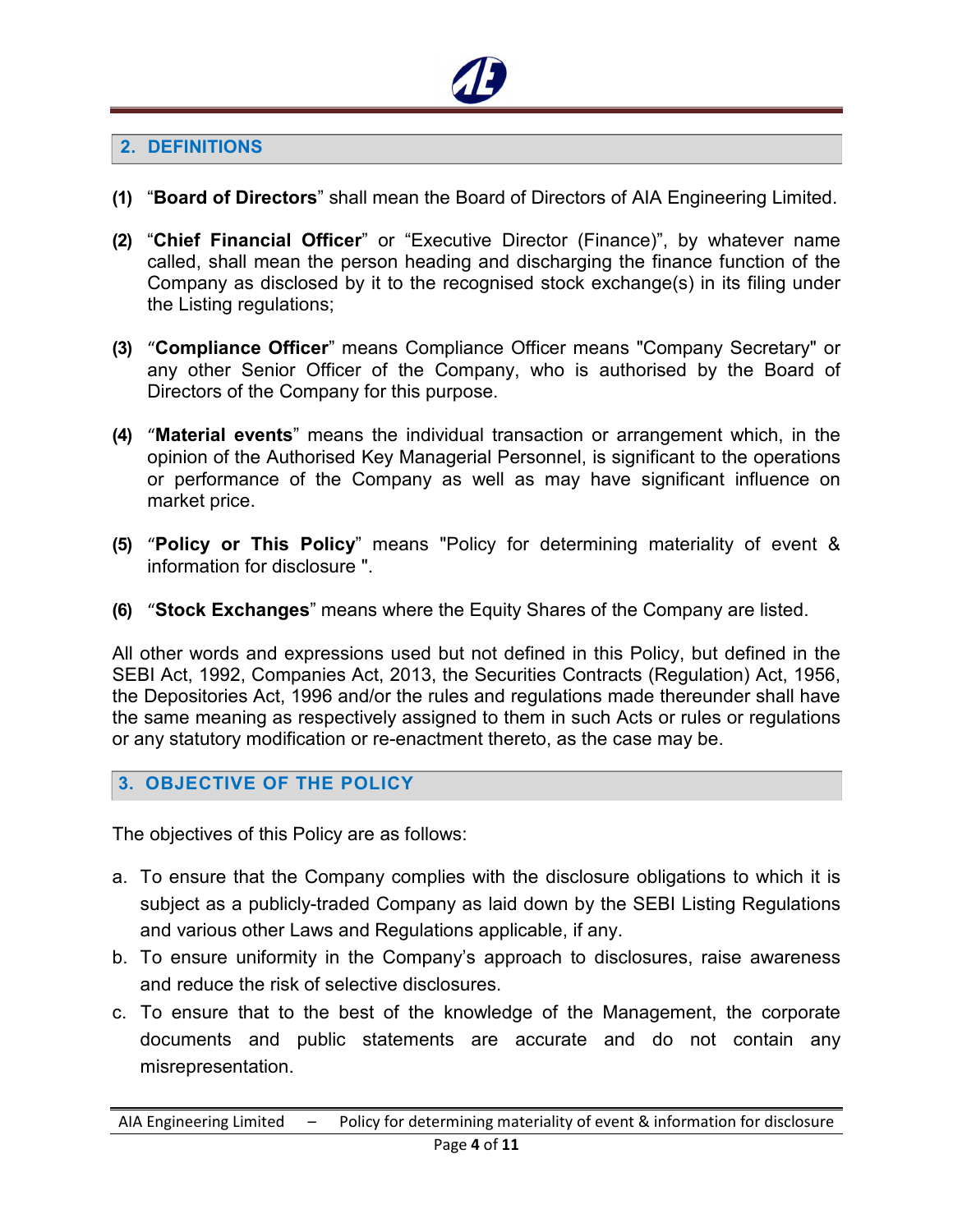

- d. To provide a framework that supports and fosters confidence in the quality and integrity of information released by the Company.
- e. To protect the confidentiality of Material / Price sensitive information within the context of the Company's disclosure obligations.
- f. To ensure that the information disclosed by the Company is timely, transparent and continuous till the termination of the specific event or information.

### **4. TYPE OF INFORMATION**

The information covered by this Policy shall include "information related to the Company's business, operations or performance which has a significant effect on securities investment decisions" (hereinafter referred to as "material information") that the Company is required to disclose in a timely and appropriate manner by applying the guidelines for assessing materiality. Events or information that is to be disclosed based on materiality principle are specified in **Annexure – I** to this Policy.

Events or information that is to be disclosed without any application of the Guidelines for Materiality are specified in **Annexure – II** to this Policy.

Without prejudice to the generality of Annexure  $-1$  & II above, the Company may make disclosures of event/information as specified by its Board of Directors from time to time.

### **5. GUIDELINES FOR ASSESSING MATERIALITY**

Materiality will be determined on a case to case basis depending on the facts and the circumstances pertaining to the event or information.

The following criteria will be applicable for determination of materiality of event or information:–

- a) The omission of an event or information which is likely to :
	- result in a discontinuity or alteration of an event or information already available publicly; or
	- **Figure 1** result in significant market reaction if the said omission came to light at a later date;
- b) In the opinion of the Board of Directors of the Company, the event / information ought to be disclosed.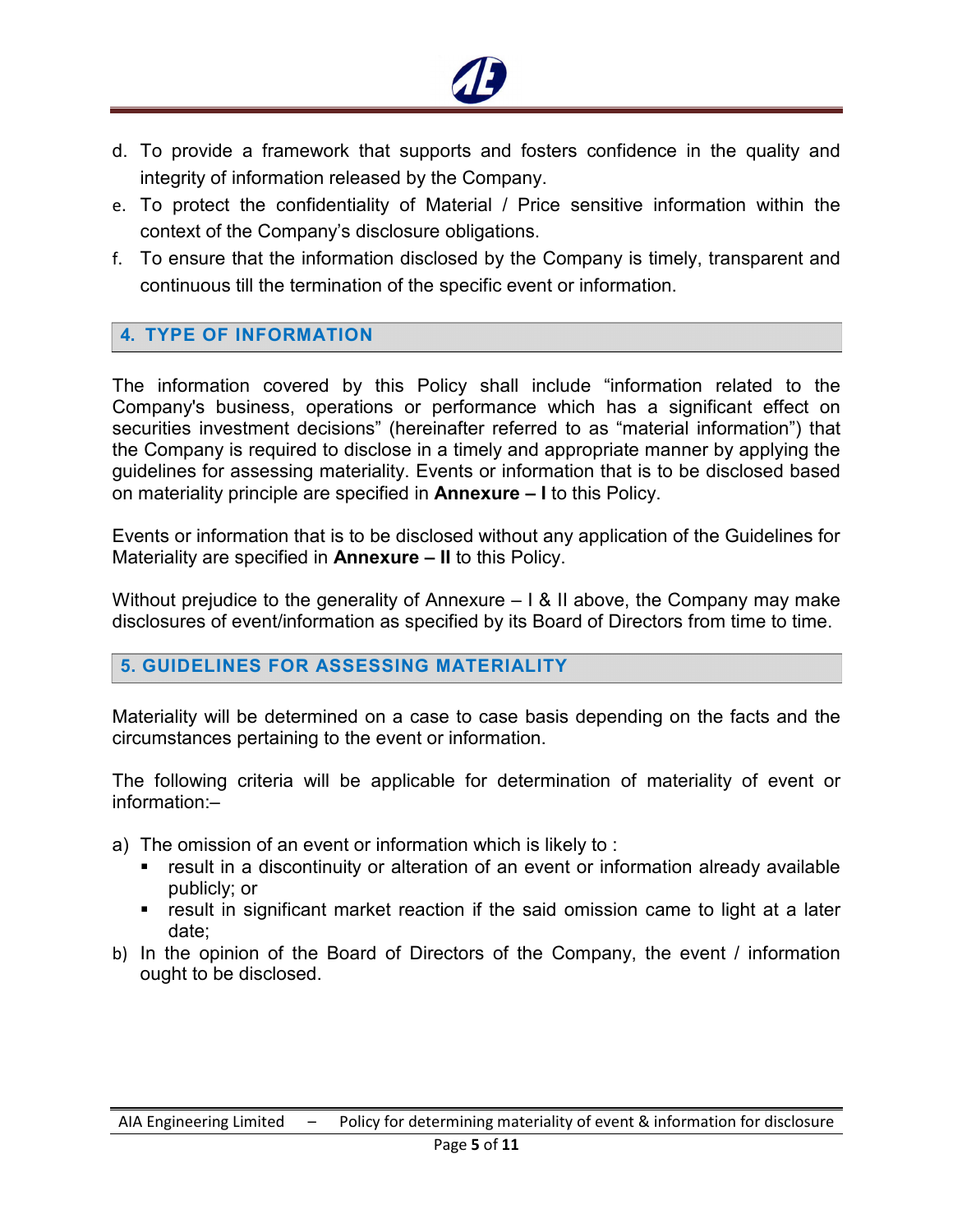

# **6. GUIDANCE ON TIMING OF AN EVENT OR INFORMATION**

When an event/information can be said to have occurred? -

Where the occurrence of an event/information would depend upon the stage of discussion, negotiation or approval –

- The events / information (based on the facts and circumstances), can probably be said to have occurred upon receipt of approval of Board of Directors.

However, considering the price sensitivity involved, for certain events e.g. decision on declaration of dividends etc., disclosure shall be made on receipt of approval of the event by the Board of Directors, pending Shareholder's approval.

Where there is no such discussion, negotiation or approval required viz. in case of natural calamities, disruptions etc. –

- Such occurrence can probably be said to have happened at the time when the Company became aware of the occurrence of such event/ information or as soon as, an officer of the Company has, or ought to have reasonably come into possession of the information in the course of the performance of his duties.

Disclosure(s) as required under the Listing Regulations will be made within 30 minutes of the conclusion of the Board Meeting or within 24 hours from the time the event occurred or the officer(s) becomes aware of the event or information, as applicable.

### **7. PERSON(S) RESPONSIBLE FOR DISCLOSURE**

The Board of Directors of the Company has authorized the Company Secretary ("Authorised Person") in consultation with the Chairman, Managing Director and the Chief Financial Officer to determine the materiality of an event or information and to make appropriate disclosure on a timely basis. The Authorised Person is empowered to seek appropriate counsel or guidance, as and when necessary, from other internal or external advisor/agency as he/she may deem fit.

The Authorized Person(s) shall have the following powers and responsibilities for determining the material events or information:

- a. To review and assess an event or information that may qualify as 'material' and may require disclosure, on the basis of facts and circumstances prevailing at a given point in time.
- b. To determine the appropriate time at which the disclosures are to be made to the stock exchanges based on an assessment of actual time of occurrence of an event or information.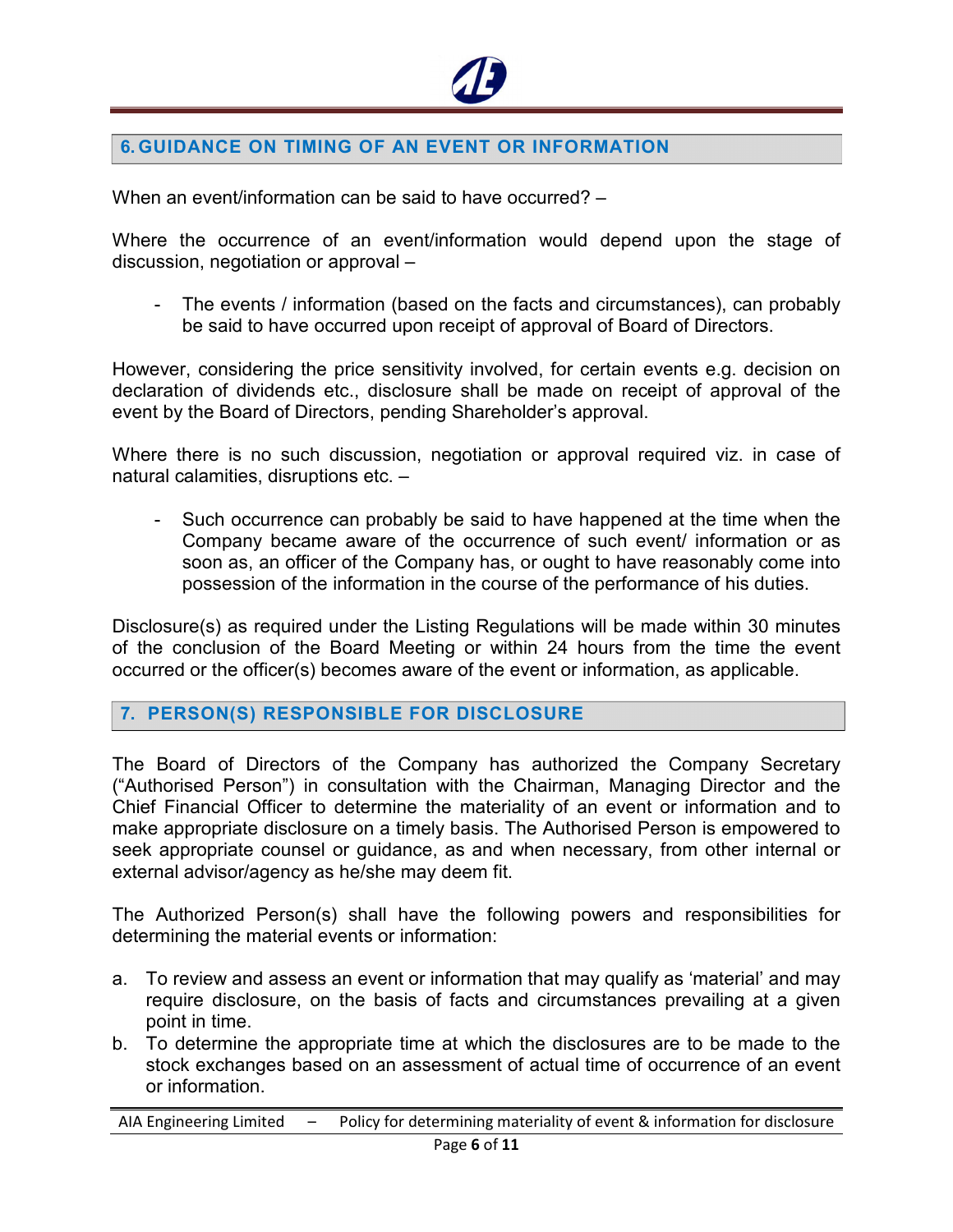

- c. To disclose developments that are material in nature on a regular basis, till such time the event or information is resolved / closed, with relevant explanations.
- d. To consider such other events or information that may require disclosure to be made to the stock exchanges which are not explicitly defined in the SEBI Listing Regulations and determine the materiality, appropriate time and contents of disclosure for such matters.
- e. To disclose all events or information with respect to the subsidiaries which are material for the Company.

# **8. OBLIGATIONS OF INTERNAL STAKEHOLDERS & AUTHORIZED PERSON FOR DISCLOSURE**

- a. Any event or information, including the information forming part of **Annexure I** and **Annexure – II** to the Policy shall be forthwith informed to the Authorized Person(s) upon occurrence, with adequate supporting data/information, to facilitate a prompt and appropriate disclosure to the stock exchanges.
- b. The Authorized Person will then ascertain the materiality of such event(s) or information based on the above guidelines.
- c. On completion of the assessment, the Authorized Person shall, if required, make appropriate disclosure(s) to the Stock Exchanges.

# **9. POLICY REVIEW**

The Authorized Person may review the Policy from time to time. Material Changes to the Policy will need the approval of the Board of Directors.

If there be any inconsistency between the terms of the Policy and the SEBI Listing Regulations, the provisions of the Listing Regulations shall prevail.

Any amendments to the SEBI Listing Regulations shall mutatis mutandis be deemed to have been incorporated in this Policy.

### **10. WEBSITE**

As per the provisions of the SEBI Listing Regulations, the Policy shall be disclosed on the website of the Company. Further, the Company shall disclose on its website all such events or information which has been disclosed to stock exchange(s) under the SEBI Listing Regulations and such disclosures shall be made available on the website of the Company for a period of five years and thereafter as per the Documentation Retention and Archival Policy of the Company.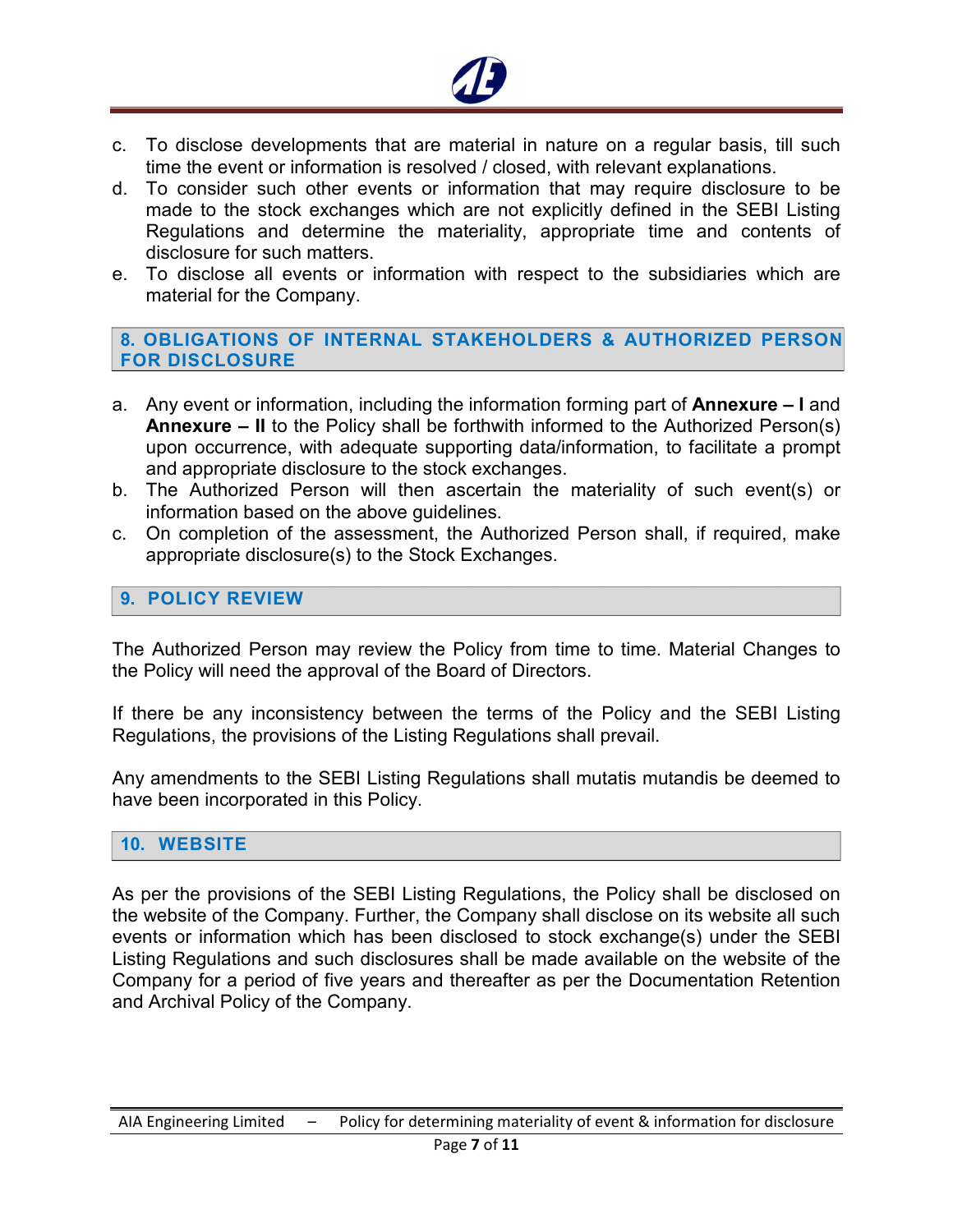

#### **11. EFFECTIVE DATE**

The Policy as approved by the Board of Directors shall be effective from December 1, 2015.

#### **12. CONTACT DETAILS**

Questions or clarifications about the Policy or disclosures made by the Company should be referred to the Company Secretary, who is in charge of administering, enforcing and updating this policy.

S.N.Jetheliya Company Secretary AIA Engineering Limited 11/12, SIGMA Corporates, Sindhu Bhavan Road, Off. S.G. Highway, Bodakdev, Ahmedabad 380 054 Phone: 079 66047811 Email: snj@aiaengineering.com

\*\*\*\*\*\*\*\*\*\*\*\*\*\*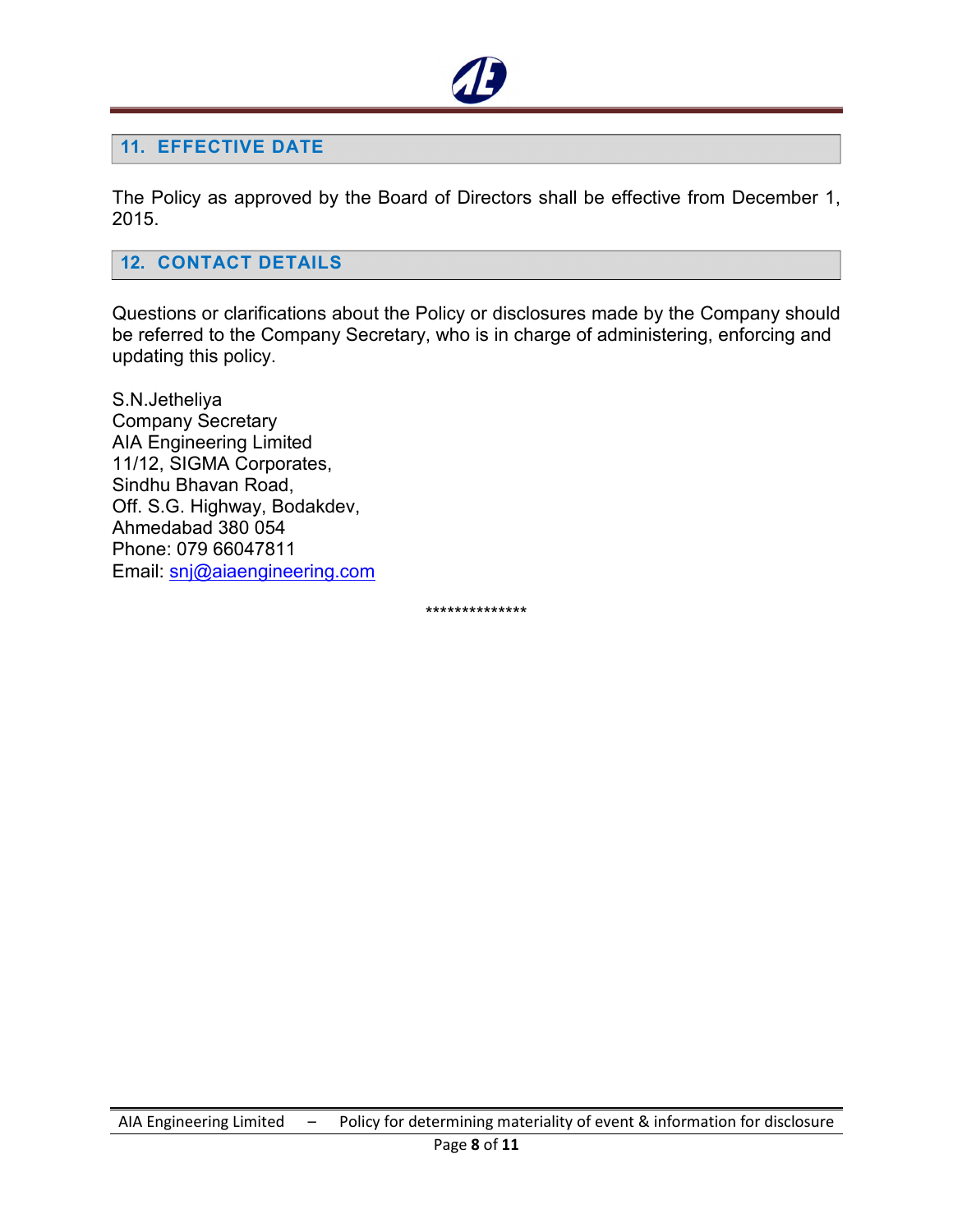

# **EVENTS WHICH SHALL BE DISCLOSED WITHOUT ANY APPLICATION OF THE MATERIALITY GUIDELINES OF THE POLICY**

1. Acquisition(s) (including agreement to acquire), Scheme of Arrangement (amalgamation/merger/demerger/restructuring), or sale or disposal of any unit (s), division(s) or subsidiary of the Company or any other restructuring.

Explanation- For the purpose of this sub-para, the word 'acquisition' shall mean,-

- i) acquiring control, whether directly or indirectly; or,
- ii) acquiring or agreeing to acquire shares or voting rights in, a Company, whether directly or indirectly, such that
	- a. the Company holds shares or voting rights aggregating to five per cent or more of the shares or voting rights in the said company, or;
	- b. there has been a change in holding from the last disclosure made under sub-clause (a) of clause (ii) of the Explanation to this sub-para and such change exceeds two percent of the total shareholding or voting rights in the said company.
- 2. Issuance or forfeiture of securities, split or consolidation of shares, buyback of securities, any restriction on transferability of securities or alteration in terms or structure of existing securities including forfeiture, reissue of forfeited securities, alteration of calls, redemption of securities etc.
- 3. Revision in Rating(s).
- 4. Outcome of Meetings of the board of directors: The Company shall disclose to the Exchange(s), within 30 minutes of the closure of the meeting, held to consider the following:
	- a. dividends and/or cash bonuses recommended or declared or the decision to pass any dividend and the date on which dividend shall be paid/dispatched;
	- b. any cancellation of dividend with reasons thereof ;
	- c. the decision on buyback of securities;
	- d. the decision, with respect to fund raising, proposed to be undertaken.
	- e. increase in capital by issue of bonus shares through capitalization including the date on which such bonus shares shall be credited/dispatched;
	- f. reissue of forfeited shares or securities, or the issue of shares or securities held in reserve for future issue or the creation in any form or manner of new shares or securities or any other rights, privileges or benefits to subscribe to;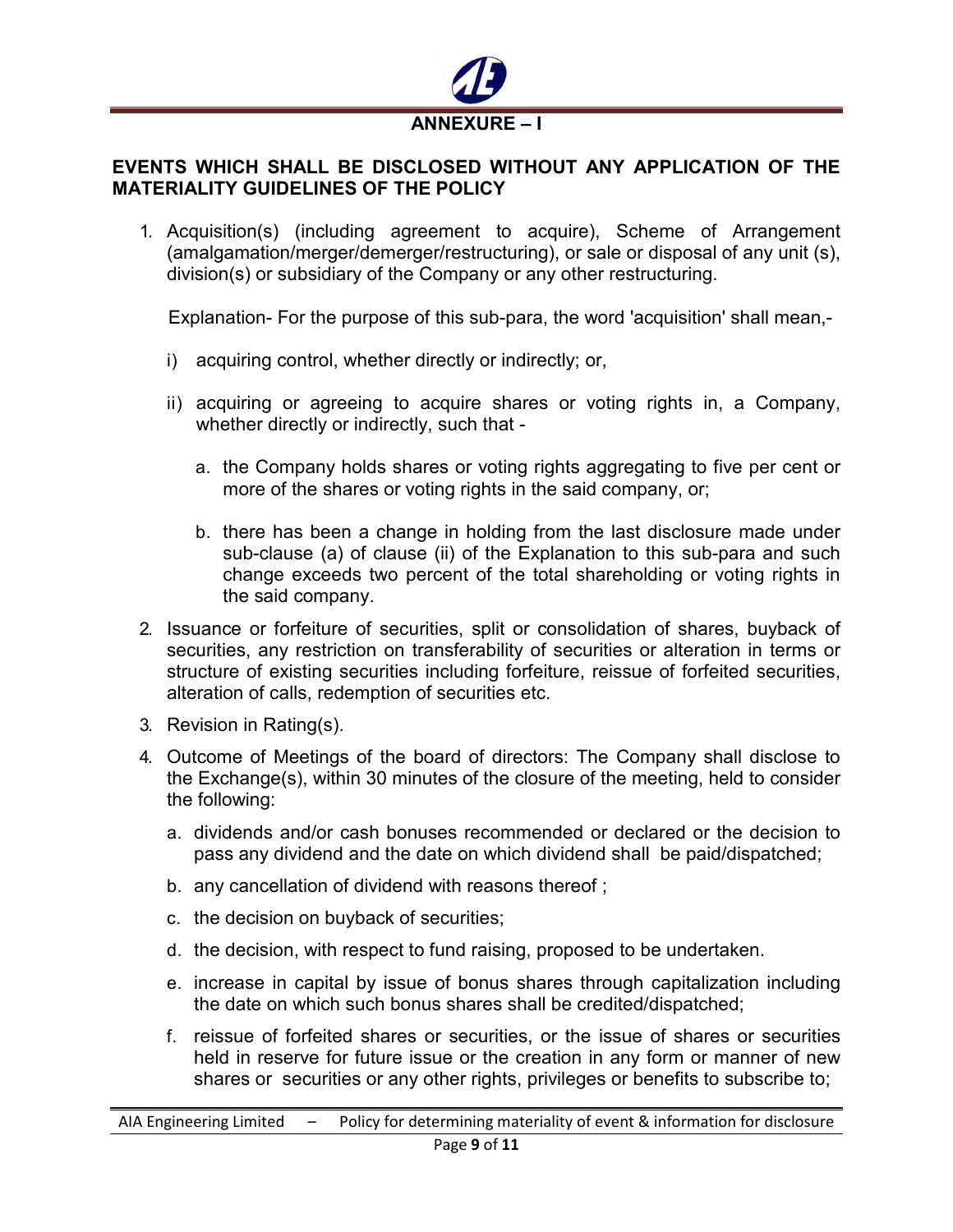

- g. short particulars of any other alterations of capital, including calls;
- h. financial results;
- i. decision on voluntary delisting by the Company from stock exchange(s).
- 5. Agreements (viz. shareholder agreement (s), joint venture agreement (s), family settlement agreement(s) (to the extent that it impacts management and control of the Company), agreement(s) / treaty(ies) / contract(s) with media companies) which are binding and not in normal course of business, revision(s) or amendment (s) and termination(s) thereof.
- 6. Fraud/defaults by promoter or key managerial personnel or by Company or arrest of key managerial personnel or promoter.
- 7. Change in Directors, key managerial personnel (Managing Director, Chief Executive Officer, Chief Financial Officer, Company Secretary etc.), Auditor and Compliance Officer.
- 8. Appointment or discontinuation of share transfer agent.
- 9. Corporate debt restructuring.
- 10. One time settlement with a bank.
- 11. Reference to BIFR and winding-up petition filed by any party / creditors.
- 12. Issuance of Notices, call letters, resolutions and circulars sent to shareholders, debenture holders or creditors or any class of them or advertised in the media by the Company.
- 13. Proceedings of Annual and Extraordinary General Meetings of the Company.
- 14. Amendments to Memorandum and Articles of Association of the Company, in brief.
- 15. Schedule of Analyst or institutional investor meet and presentations on financial results made by the Company to analysts or institutional investors;